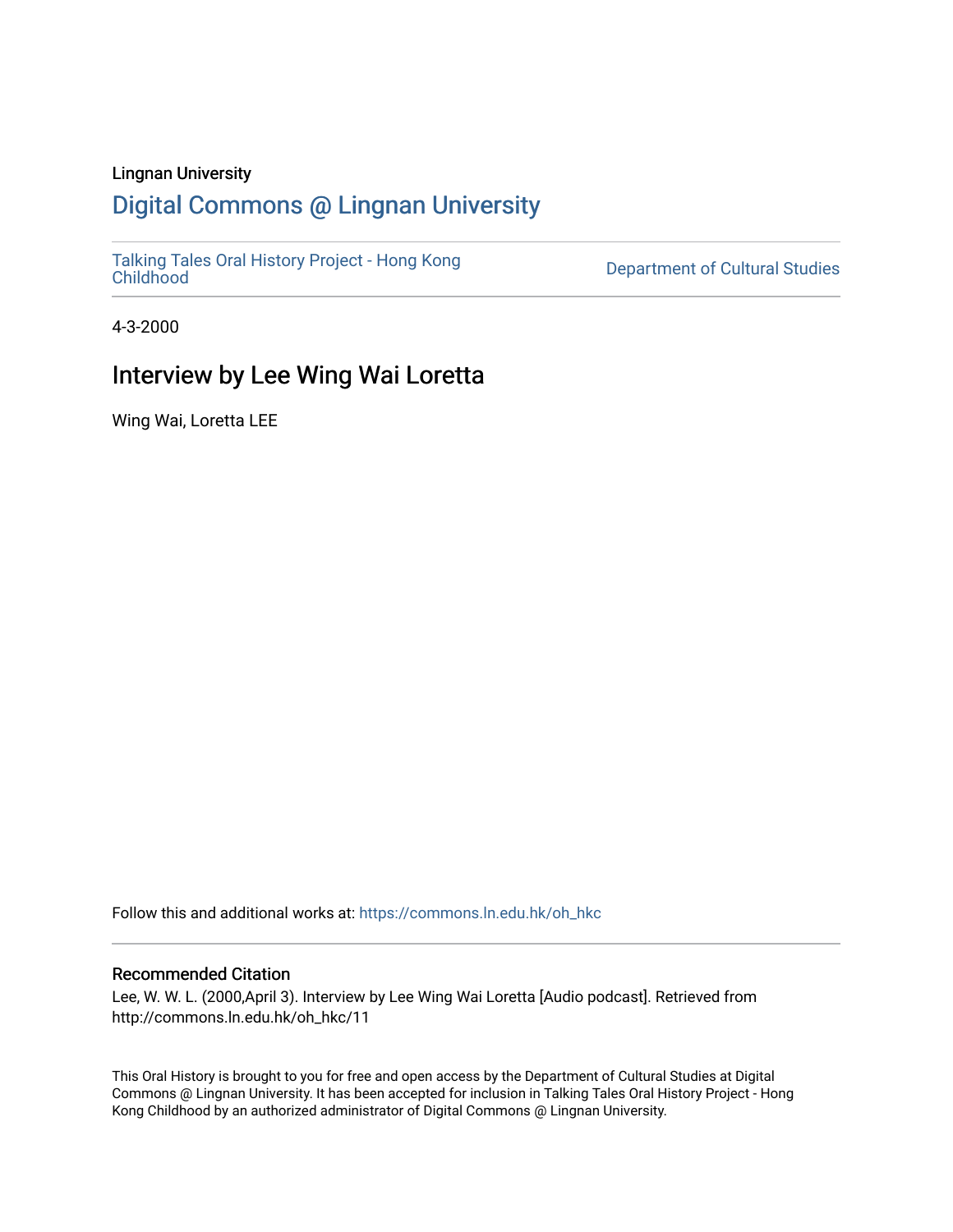# **ORAL HISTORY PROJECT HONG KONG CHILDHOOD**

 $BY$ 

LEE WING WAI, LORETTA (1090155)

Prepared for Dr. Rozanna Lilley

**April 3, 2000**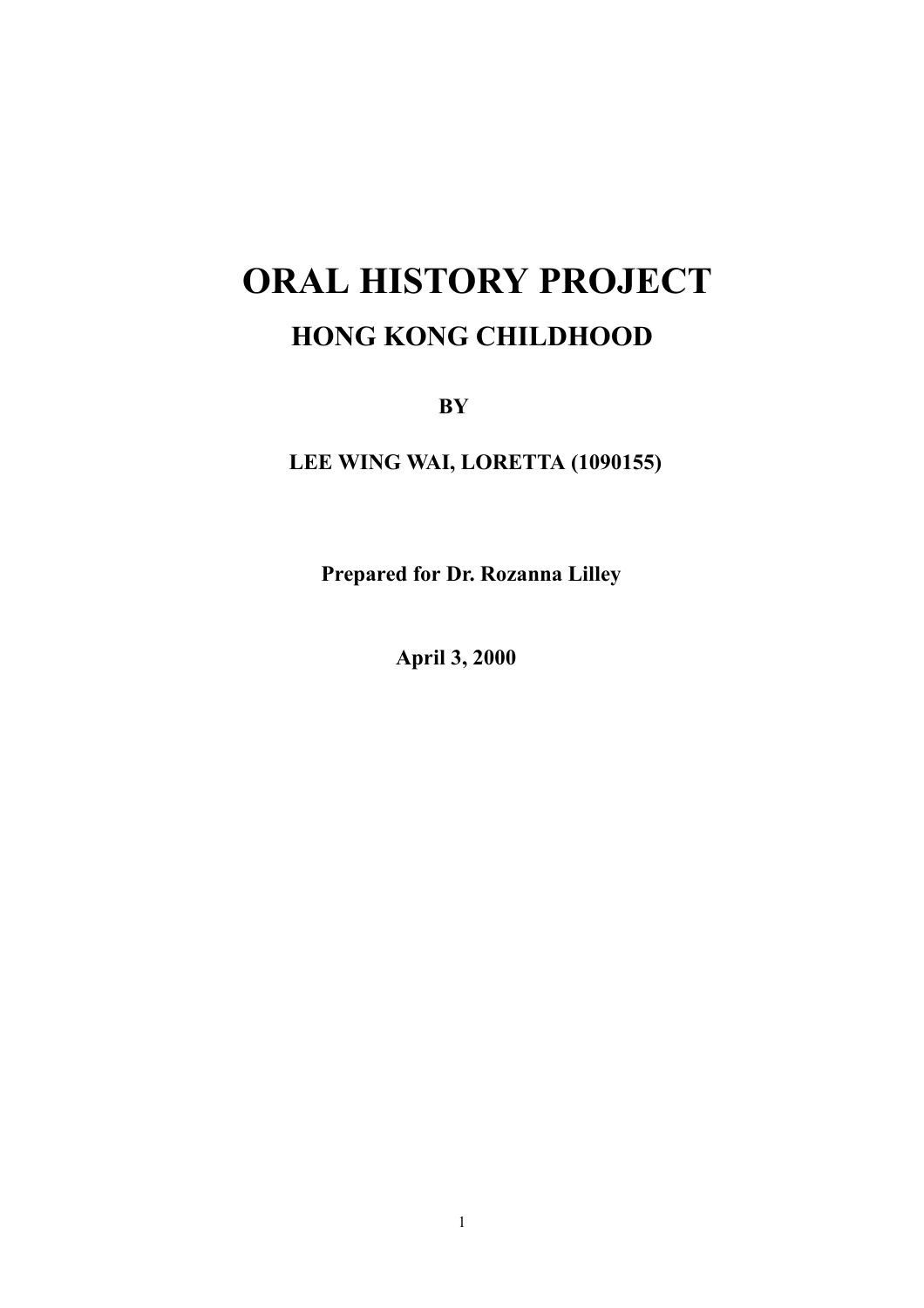#### **GEN 210 VALUING CHILDHOOD**

Talking Tales Oral History Project-- Hong Kong Childhood

**Interview Transcription** 

Name of interviewer: Lee Wing Wai, Loretta (1090155)

Name of interviewee: Lee Hon Yip

Symbol: Loretta - Lee Wing Wai

Father-Lee Hon Yip

- Loretta: Hello! Today is April 3, 2000, I am doing an interview with my daddy about his childhood. Can you tell me your family background?
- Father: I was born in a poor family in Hong Kong. My father was a stone mason and my mother was a housewife. Actually there were 6 members in my family, my parents, my little sister, little brother, elder sister and me. However, my elder sister was given to other because there was financial difficulties in my family on that time.

Loretta: Why was your elder sister given to other?

Father: My father was a gambler, he always owe people a lot of gambling debt, so my family has not enough money to foster one more children, consequently, my elder sister was given to other.

Loretta: Where did you live? And how about your living condition?

Father: I loved in a wooden hut on the fringe of a hill in Causeway Bay before I was seven. Then we moved to another wooden hut in Shi Wan Ho. It was a twostory wooden hut which was located at a village (it is called Holly Cross Path Village) in the middle of a hill.

Loretta: Can you explain that village for me?

Father: Yes, that village was so simple and crude. All of the huts were made by wood or stone. Most of them were one story and the highest one had only two stories.

Loretta: How long did you live in that village?

Father: It was about ten years. I lived in there when I was 7 until 17.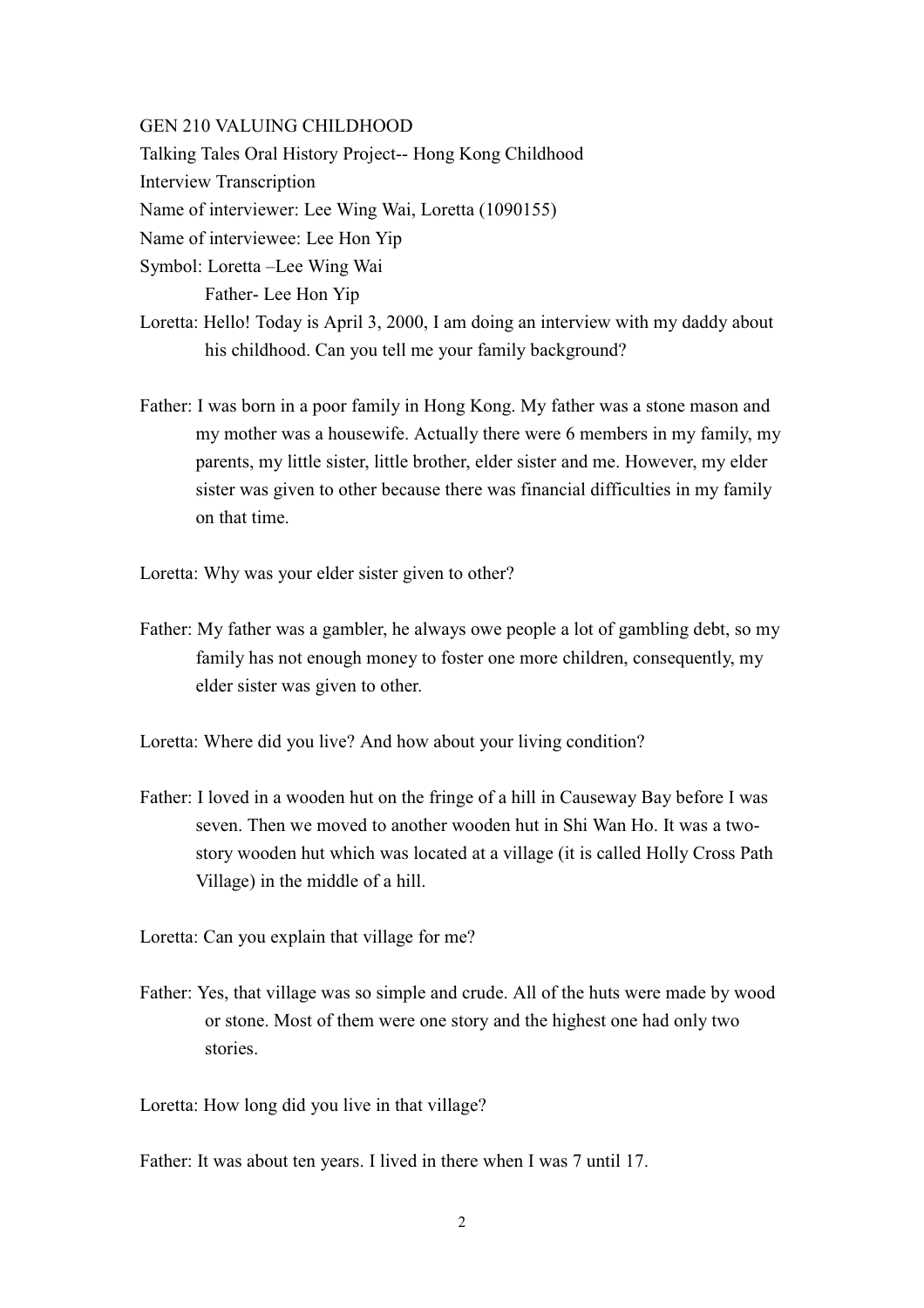- Loretta: Did you achieve any formal education, such as kindergarten, primary school and secondary school.
- Father: The educational system in Hong Kong was not well provided in that period, Especially for the poor districts, there were no schools established. So I could only study in private kindergarten and primary school, which were established by some educated neighbors in that village.
- Loretta: Oh! Private school...were there any formal school campuses?
- Father: There were no any standard school compus. When I studied primary school, school campus was located at the top of the hill. It was only a two-story stone house and it had a little playground in front of the house. In addition, the kindergarten I studied which was established by an educated couple. Their hut was divided into two parts. The front part was used as a class room and they teached some basic knowledge to some kids. The back part of their hut was used as residence.
- Loretta: Did you need to pay any tuition fee?
- Father: Yes, we should pay only a few dollars for our teachers.
- Loretta: Did you still study in the village after you graduated from your primary school?
- Father: There was no secondary school in my village but only had kindergarten and primary school. So I had to find a secondary school in other district for my future study.

Loretta: Any events are still deep in your mind when you were studying in school?

Father: Not much, I Had studied in secondary school for only two more years, so I have not clear memory about my school life.

Loretta: Um... Do you have any unforgettable memory in your childhood?

Father: Yes, most of my unforgettable memories were happened in that village hecause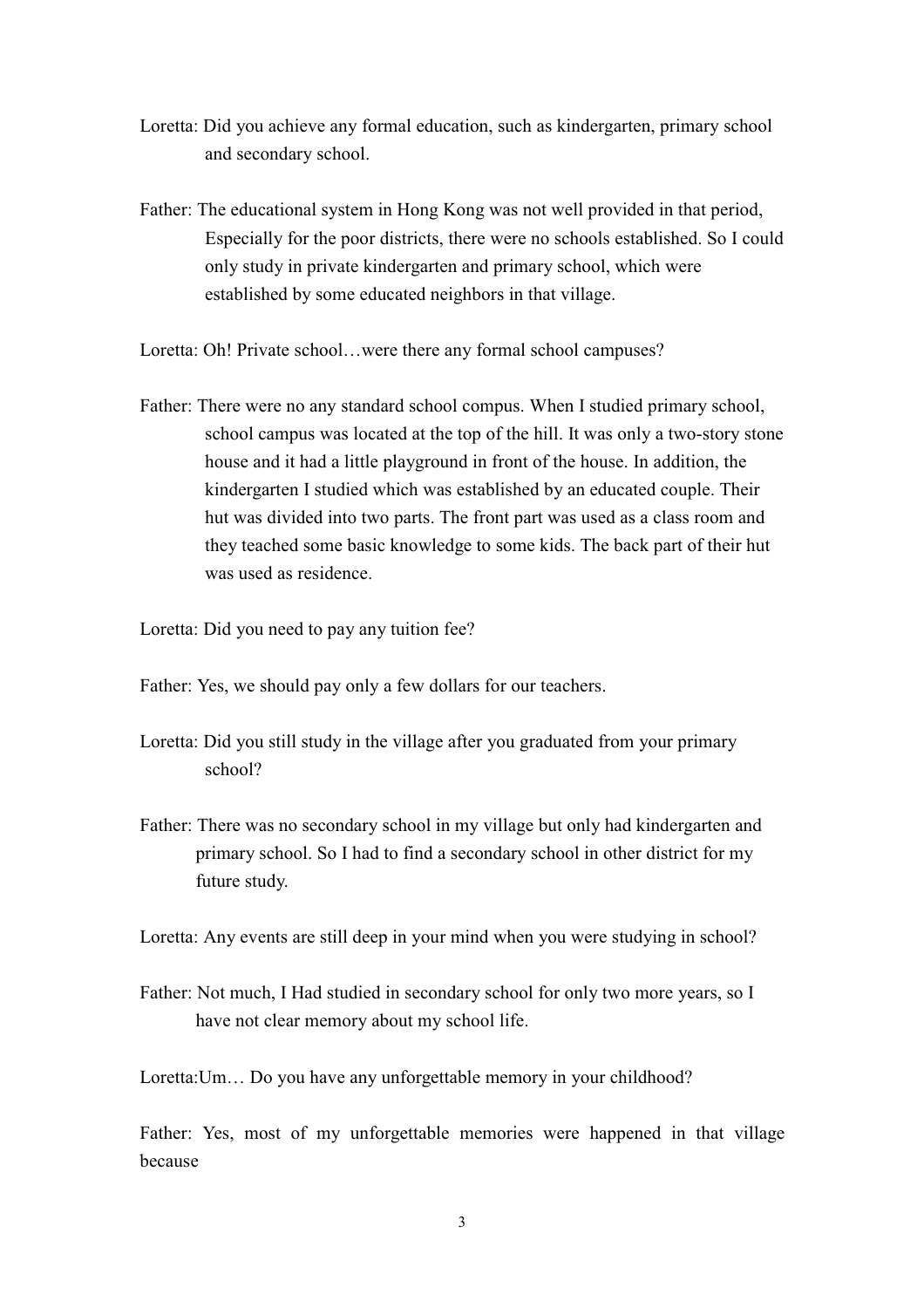I lived in there for a long time.

Loretta: Oh good! Can you share some of them to me?

Father: Sure... I have two unforgettable things wanted to share with you. The first one is related to my home. My home was a two-story wooden hut. Everytime when the typhoon signal was hanged that may threaten me a lot. All my family mumbers could not sleep over night because they were afraid of the wooden house will be destroyed by typhoon. So I could not sleep until the typhoon passed.

Loretta: How about the second thing?

Father: The second unforgettable thing was happened when I was 15 and my little brother was 13. In 1965, Hong Kong was rainless, The Hong Kong Government carried out the control of edible water. One that period, all the people who lived in the village should wake up at 3 a.m. and walk down the hill to get water every night. My little brother and me also prepared well some empty buckets and got down the hill at 3 a.m.

Loretta: Oh! Did you need to queue up for a long time?

Father: Yes, when we got down the hill, there were big crowds on the street. Thus, I had to use 3 to 4 hours to get a few buckets of water to home.

Loretta: What would you like to play when your were a child?

Father: In my generation, I would like to fly kites with my friends on the roof of my neighbor's hut.

Loretta: Anything else?

Father: Yes, we would like to climb up the trees and collect some little insects like "Agcko". Then we placed them in a paper box and let them fight to each other on every weekend.

Loretta: Oh... I nearly forget to ask you ... which year did you born in?